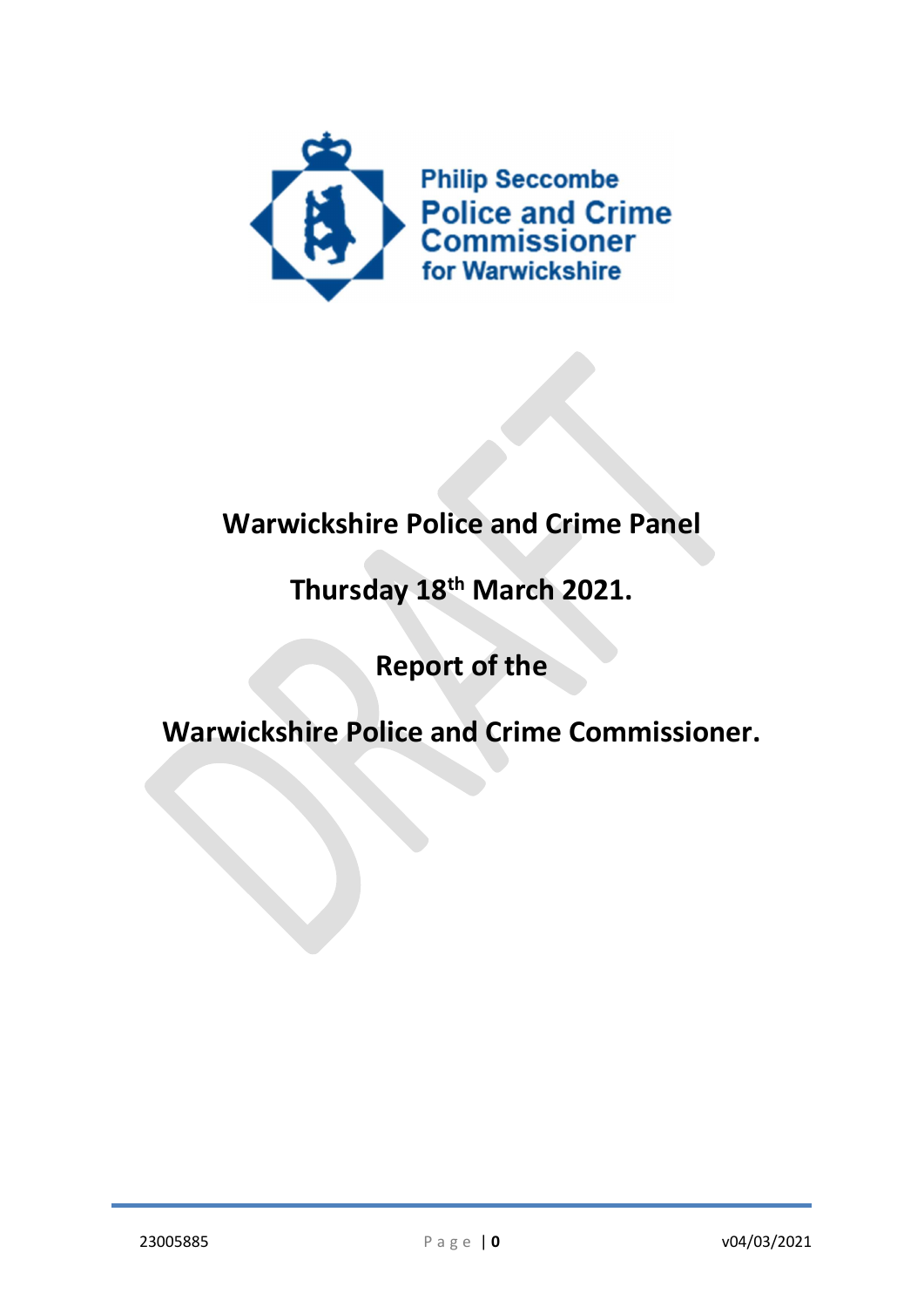## Section1 - Introduction.

The purpose of this report is to provide the members of the Warwickshire Police and Crime Panel (PCP) with an update on my key activities as the county's Police and Crime Commissioner (PCC) since the PCP's last meeting held on Thursday 19th November 2020. This period excludes the meeting of the PCP on the  $1<sup>st</sup>$  February 2021 that was convened specifically to consider the policing precept for 2021/22.

The following actions arose from the November meeting: -

i. Action -Warwickshire Police's position in respect of 20 mph speed limits outside schools.

Response - This was raised with the Chief Constable at our Performance Accountability Meeting on the  $24<sup>th</sup>$  November 2020, at which he re-stated his commitment to improving road safety and his support for any measures which reduced harm on the county's roads. The challenge in enforcing 20 mph speed limits was also recognised.

ii. Action - A brief financial summary to be prepared and included in each PCP report.

Response - Finance summary included at Appendix A.

iii. Action - The subject of Gypsy, Roma and Travellers to be included in the work schedule of the PCP.

Response - A proposal from Democratic Services to schedule this subject for discussion in the PCP work programme at a time after the elections.

iv. Action - To examine the impact of local government reorganisation on the PCC.

Response - A proposal from Democratic Services for inclusion in the PCP work programme once the white paper is published and / or the subject is back on the local agenda.

#### Section 2 - PCC Elections.

On Thursday 6th May 2021 the election for the Warwickshire PCC will take place. My term of office as the current PCC will consequently terminate on Wednesday 12<sup>th</sup> May 2021.

The pre-election period for the election will commence on Friday 19<sup>th</sup> March 2021, during which time restrictions are placed on PCC's by the 'Code of Recommended Practice on Local Authority Publicity.' The convention anticipates that continuing business should be restricted to a bare minimum, whilst recognising that PCC's are executive office holders and must be able to continue to make some decisions, if necessary, to ensure the public is properly protected.

The Chief Executive and Monitoring Officer of the Office of the Police and Crime Commissioner (OPCC) has therefore produced a protocol between the OPCC and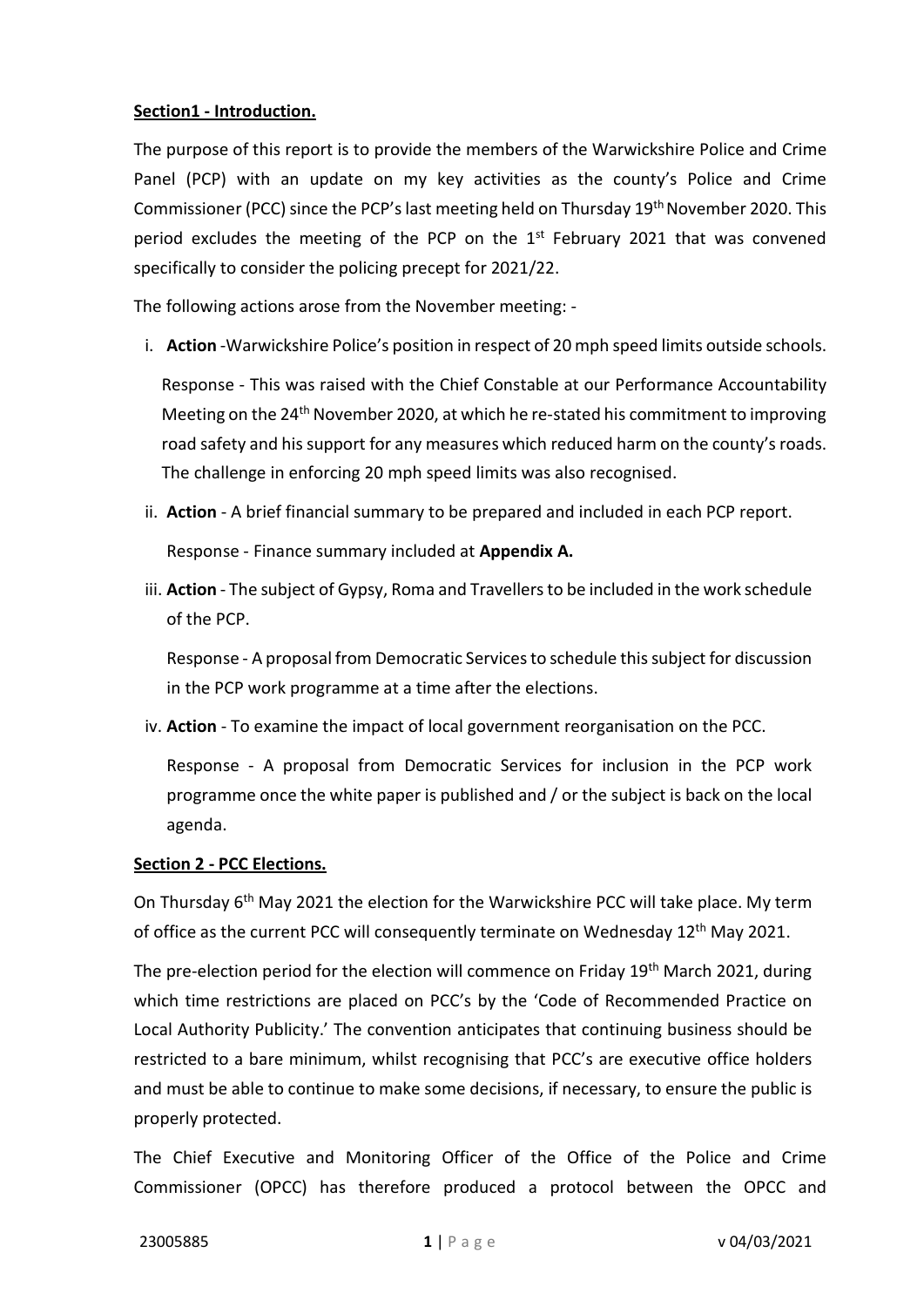Warwickshire Police, which sets out the various responsibilities and restriction imposed during the pre-election period. This protocol is appended for the information of the PCP given their important role in providing a 'check and balance' to the authority my position holds.

• Appendix B - Warwickshire PCC Election Protocol 2021.

#### Section 3 - Warwickshire Police.

#### 3.1. Chief Constable Recruitment.

Martin Jelley QPM, the Chief Constable of Warwickshire Police, has recently announced his retirement and has a leaving date of the  $30<sup>th</sup>$  June 2021. In doing so, he remarked that "It has been my absolute privilege and pleasure to lead Warwickshire Police these last six years. Our force feels like a family because of the people in it, there is great talent at all levels within our organisation and I look forward to seeing both individuals and Warwickshire Police more generally flourish into the future long after I have retired."

The Chief Constable, at his own volition, has previously attended a number of meetings of the PCP to deliver presentations on the challenges facing Warwickshire Police, particularly in respect of the termination of the strategic alliance with West Mercia Police, and to discuss the force's many achievements and the opportunities that exist post-alliance. I know that the value of these informative and candid presentations have been appreciated by the PCP and provided timely and much needed reassurance.

I sincerely thank Martin for his outstanding leadership of Warwickshire Police during his period of office and wish him much peace and happiness in his retirement.

Under the 'Police and Social Responsibility Act 2011', the PCC has responsibility for the appointment of the Chief Constable. Whilst the OPCC are in the process of making arrangements for the recruitment of the successor, the interview panels will not be held until after the result of the PCC elections. The convening of a PCP confirmation hearing for the preferred candidate will be required in due course.

## 3.2 Establishment.

During my term of office I have given an undertaking that the additional funding that tax payers across Warwickshire have contributed through the police precept over the last two years would be used to increase the number of police officers in the county and ensure that policing numbers would top the 1,000 mark - one of the key priorities of my Police and Crime Plan.

I am pleased to be able to report that this ambition has been achieved and the actual numbers of police offices currently stands at 1027, against an establishment of 1004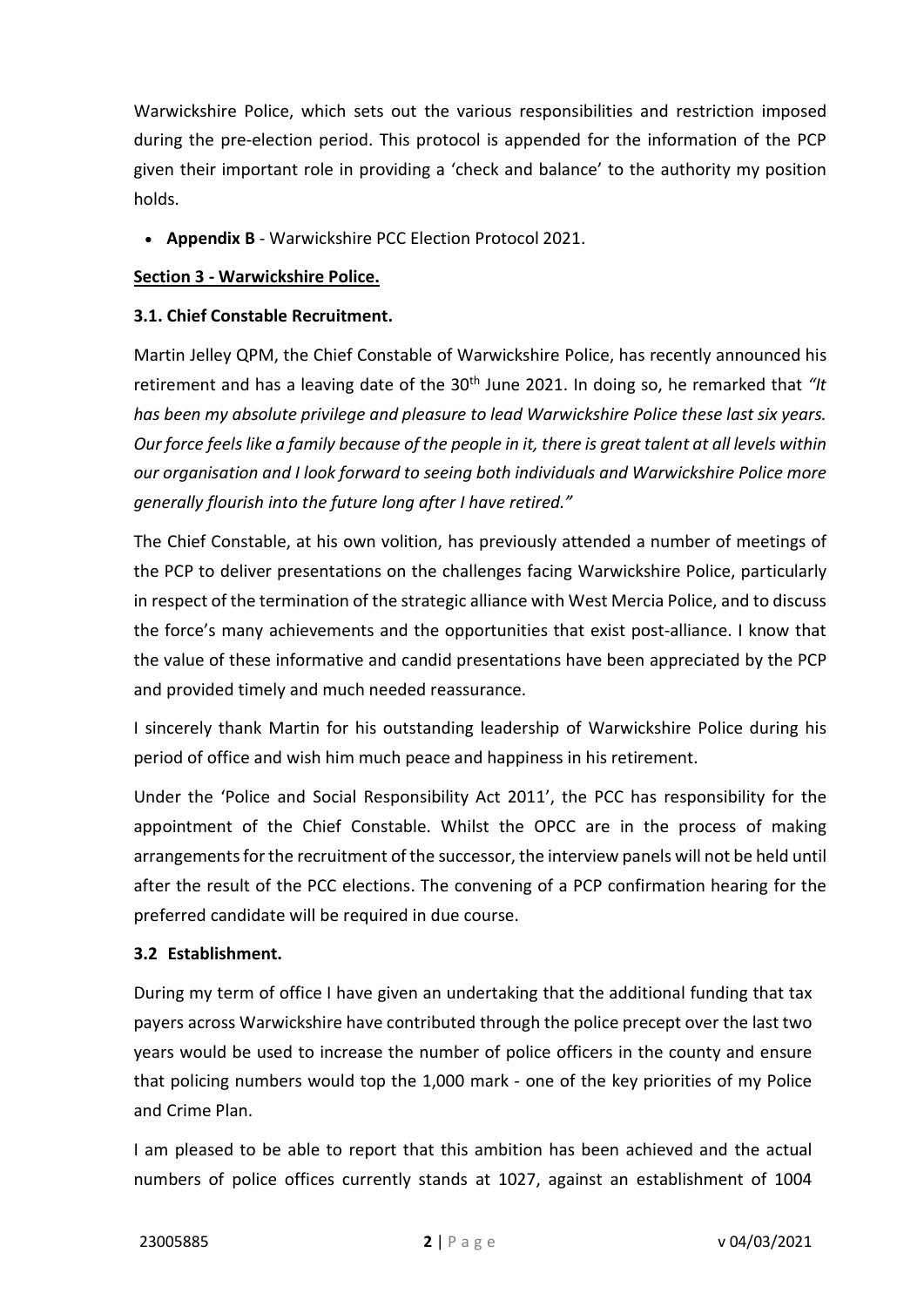officers. This is to further increase to a force establishment of 1045 officers for 2021/22, as the following graph illustrates: -



Graph 1 - Police Officer Establishment and Force Strength

## 3.3.1 Crime Rates.

The PCP will be interested to note the current Year to Date (YTD) crime rates in certain serious and iconic Home Office crime categories when compared to the levels experienced in 2019/2020, as tabled below: -

| <b>Warwickshire YTD</b>             |       |
|-------------------------------------|-------|
| <b>HO CRIME TYPE</b>                | ℅     |
| <b>Total Recorded Crime</b>         | $-14$ |
| Violence with Injury                | $-17$ |
| Violence without Injury             | $+10$ |
| Rape                                | $-26$ |
| <b>Personal Robbery</b>             | $-26$ |
| <b>Business Robbery</b>             | -46   |
| <b>Burglary Residential</b>         | $-46$ |
| <b>Vehicle Offences</b>             | $-34$ |
| <b>Drug Offences</b>                | $+50$ |
| <b>Possession Offensive Weapons</b> | $-4$  |
| <b>Public Order</b>                 | $+26$ |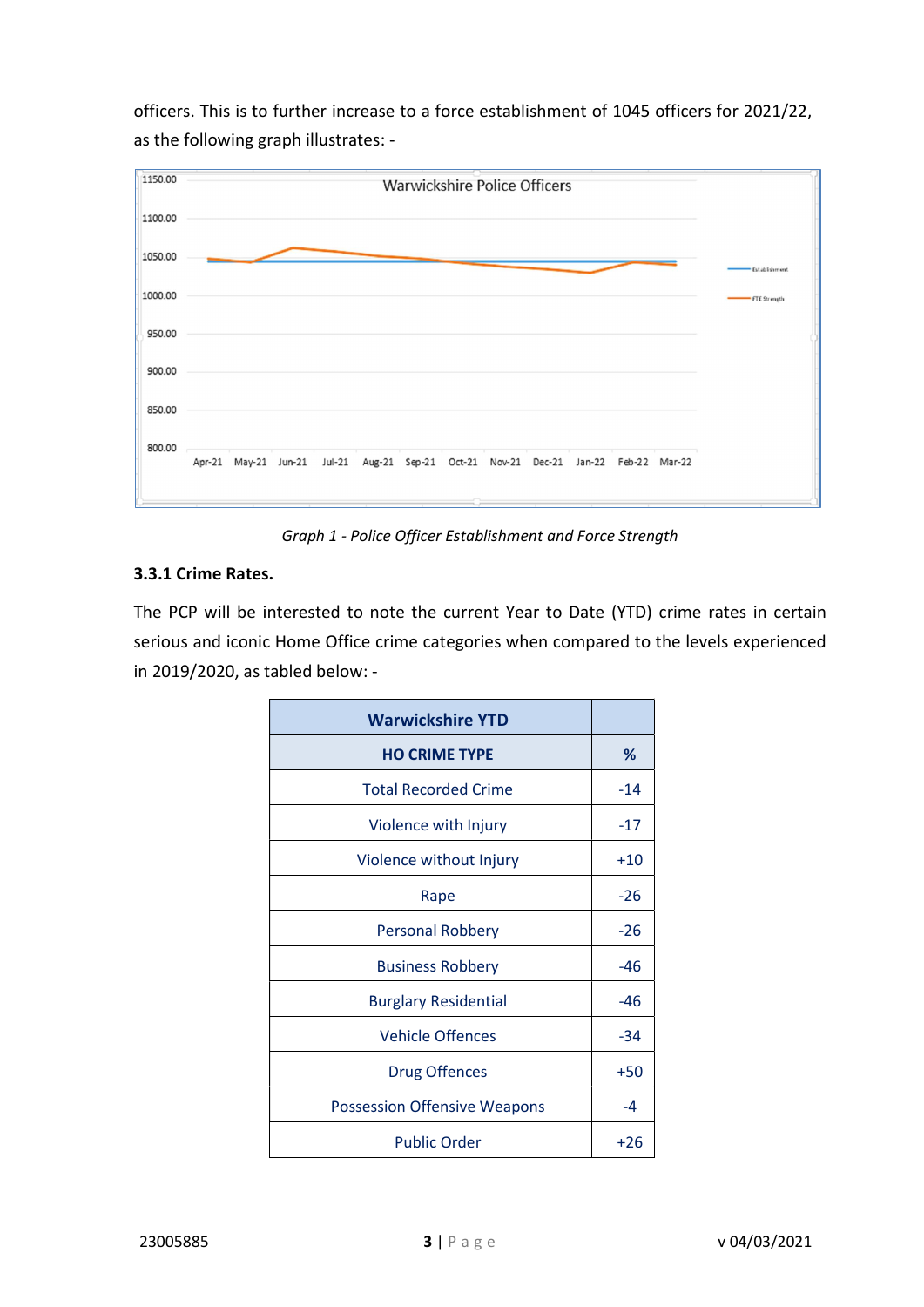## 3.3.2 Holding to Account.

The PCP may also wish to note the appended report 'OPCC Force Performance Scrutiny - Jan 21' that was introduced at the last Performance Accountability Meeting (PAM) on the  $23<sup>rd</sup>$ February 2021: -

## • Appendix C - OPCC Force Performance Scrutiny.

A 'deep-dive' subject is also selected for each monthly PAM to enable additional scrutiny on a topic of particular interest or concern. To date these have been: -

#### 2020

- January Non-emergency 101 performance.
- February Investigations.
- March Victim Services.
- April Covid 19 public FAQs.
- May **-** Serious and Organised Crime.
- June Criminal Justice.
- July  **Q1 Performance Report.**
- August Learning and Development.
- September Equality, Diversity and Inclusion.
- October Roads Policing.
- November Suspended due to Covid-19.
- December Suspended due to Covid-19.

#### 2021

- January Hate Crime.
- February Cyber Crime.

#### 3.4 Forensic Services.

The PCP will recollect that on termination of the strategic alliance with West Mercia Police in April 2020 a small number of shared services still remained that were unable to be disengaged during the period of notice provided for the termination, this including forensic services.

I am therefore very pleased to announce that on Friday 26<sup>th</sup> February 2021 an agreement was reached with West Midlands Police under 'Sect 22a of the Police Act 1996' to deliver these services in collaboration.

Once a revised go-live date with West Midlands Police has been confirmed, it will enable the force to terminate the current forensic service arrangements hosted with West Mercia Police. These hosted services will continue during this transition period and exit arrangements will be managed through the Joint Hosted Services Transition Board.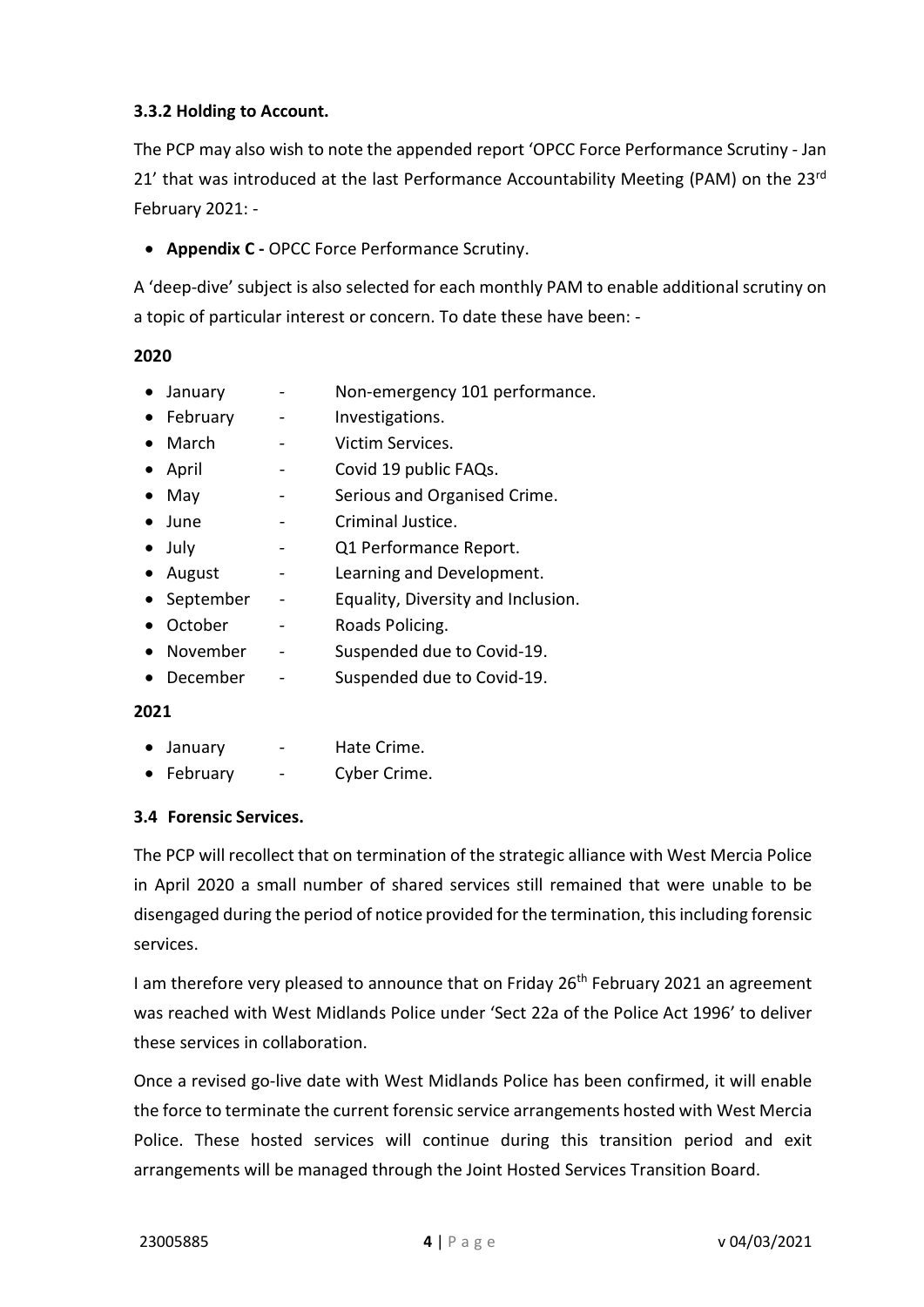## Section 4 - Office of the Police and Crime Commissioner (OPCC).

#### 4.1 Personnel.

As previously reported, Neil Hewison as the OPCC Chief Executive Officer and Monitoring Officer (CEO) retired at the end of January 2021. Mrs Polly Reed is now in post as the successor, having joined the office at the beginning of the year from her previous role as Head of Business Services at the West Midlands OPCC.

## 4.2 Commissioner's Grants Scheme.

On the 16th December 2020 I launched my 'Commissioner's Grant Scheme', designed to support projects and initiatives that help boost community safety and victim care across Warwickshire, and in doing so contribute to the objectives of my Police and Crime Plan.

This is an annual award and is the fifth year that I have made the funding available, with well over £5 million distributed to community initiatives in that time. This scheme is in addition to the £1.2 million of commissioned services that I also fund each year to provide support services for victims of crime, domestic abuse, sexual abuse and child exploitation, as well as drug and alcohol interventions.

Applications have been received from many private, public and third sector organisations seeking funding from the total of £241,000 I have made available in the following categories: -

- i. Domestic abuse victims' support.
- ii. Reducing reoffending schemes.
- iii. Sports, youth diversion and youth justice.
- iv. Small grants fund.

All applications that were received prior to the closing date are currently undergoing evaluation by the OPCC and decisions will be made prior to the PCC pre-election period as to which projects will be financially supported in 2021/22.

All of this combined helps support the work of Warwickshire Police does, by reducing the pressures on frontline policing, helping to reduce crime, and perhaps most importantly of all assisting the force's ambition protect the most vulnerable from harm.

## 4.3 NPS Dynamic Framework.

A few months ago the National Probation Service (NPS) embarked on a new style of commissioning for critical probation services across the nation. This NPS Dynamic Framework process is designed to evaluate applicants with a view to retaining their scores for future consideration within a set timescale, so as to prevent the need for further commissioning processes in circumstances where there is only a short time frame available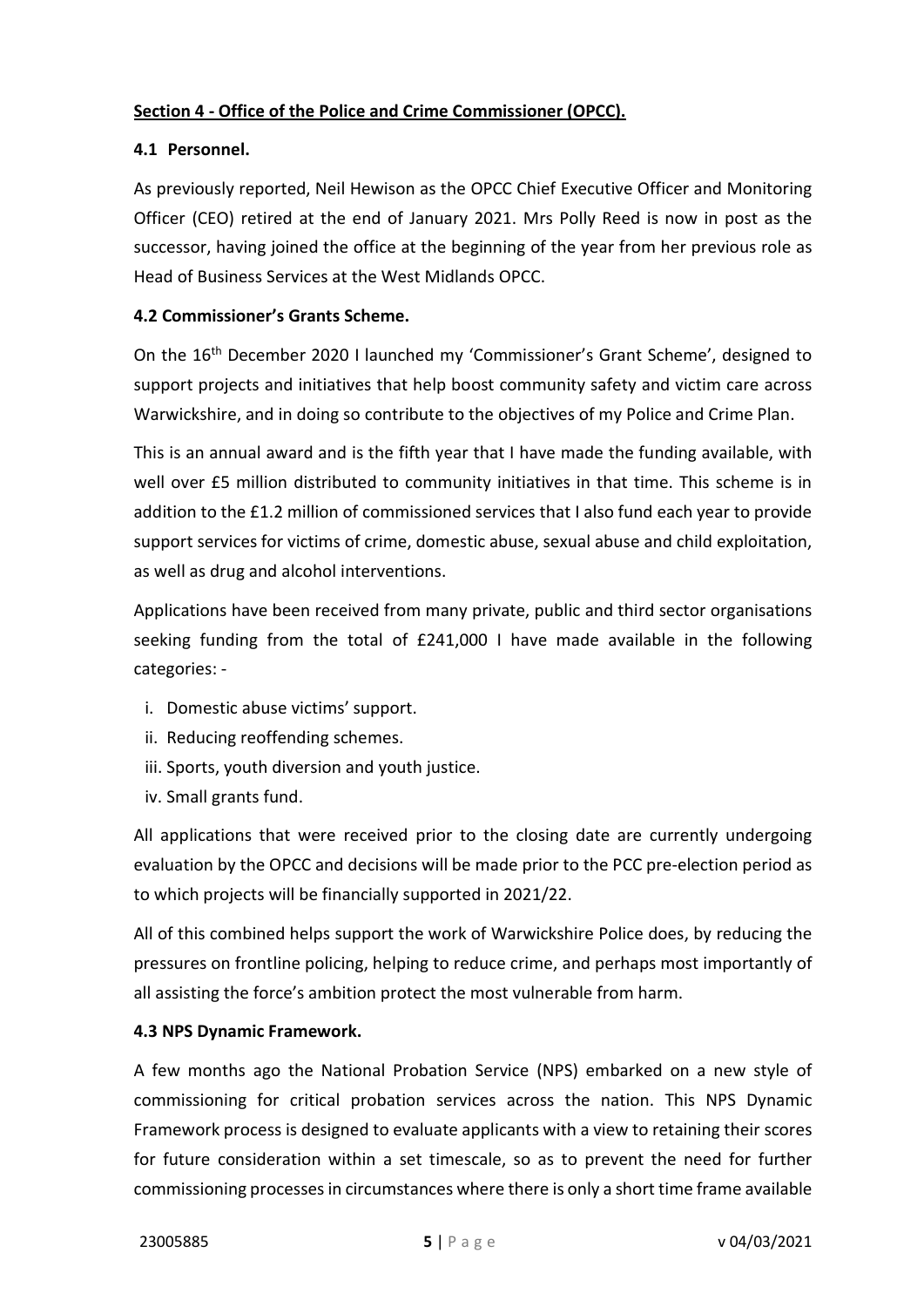to do so. In combination with the significant changes that the NPS are currently undergoing, this has been a significant undertaking and the NPS consequently requested support in the evaluation process from OPCCs.

Warwickshire OPCC was able to oblige, despite the additional demand this placed upon two of the Development and Policy Leads (Abby Simkin - Criminal Justice / Precious Williamson - Commissioning), in recognition that partner organisations need to support each other in processes that can have far-reaching implications for all. As such, in January and February 2021, the OPCC supported the evaluations process for the 'Women's Services' tender that involved elements of many different types of service including accommodation, education and training, emotional well-being, and financial awareness amongst others.

Whilst a challenging process, it was rewarding to contribute and pleasing to support a critical criminal justice partner in ensuring the right services are commissioned for the region, and for Warwickshire.

#### 4.4 Drug Testing on Arrest.

In early summer 2020, Warwickshire Police Custody took the decision to cease the Drug Test on Arrest (DTOA) scheme due to the impact of the Covid-19 pandemic and concern for the safety of both detainees and custody staff. The test involves the taking of oral swabs, with the inherent high risk of transmitting the virus whilst doing so.

This scheme is the process by which if an arrest is made for certain offences (e.g. burglary, shoplifting, or some public order breaches) a drug test is triggered to check the detainee for cocaine and heroin use. If the test is positive, the detainee is offered the opportunity to be referred for treatment to the OPCC's adult drug and alcohol commissioned service Change Grow Live (CGL), as opposed to being directed into the criminal justice route. If the person fails to engage with CGL, a series of activities are set in motion that will ultimately lead to their arrest and appearance before court.

This service is a very important method of diverting vulnerable individuals away from the criminal justice system, to reduce demand on courts, and to offer people the opportunity to turn their lives around rather than be further criminalised. Unfortunately, the suspension of the scheme resulted in a significant proportion of CGL's referrals being lost and as a consequence a proportion of a paid-for resource being wasted. More critically, those who may need help and support were not identified and engaged with.

The OPCC lead for Criminal Justice identified this gap shortly after commencing the role in October at a contract review meeting with CGL. Since then a significant amount of work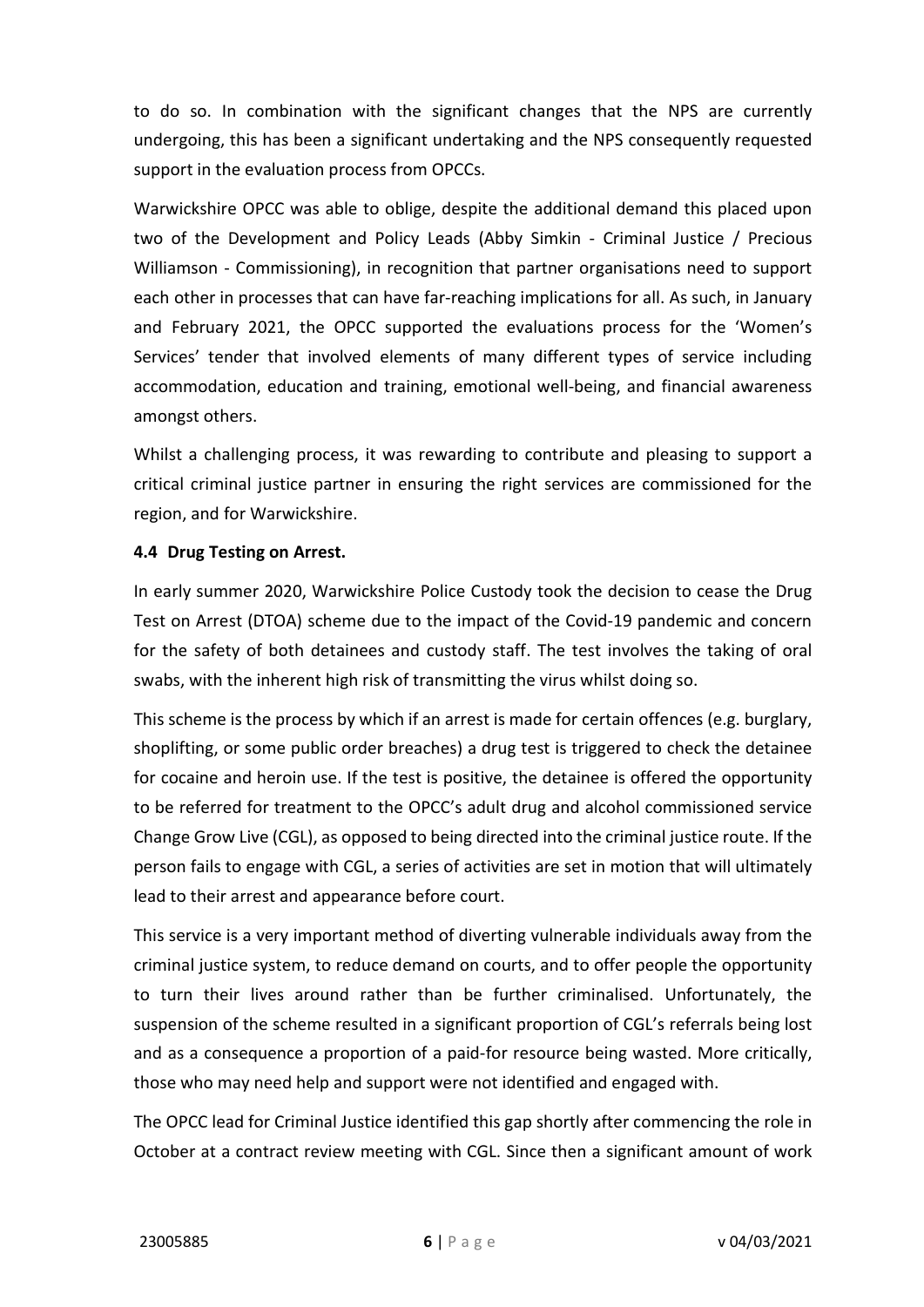has been undertaken with senior police officers, Noonan (the private employers of detention officers), and CGL in order to find a Covid- Secure method to recommence DTOA.

On the 8th February 2021, DTOA was re-launched following several weeks of goodwill and hard work from our partners. Referrals have already started to be made to CGL and a review meeting is shortly to take place to identify any further opportunities for improvement.

This is a really positive good news story and shows the determination of the OPCC and partners to find our way back to business as usual, despite the ongoing challenges which Covid-19 continues to present.

#### Section 5 - Engagement.

Whilst the impact of Covid-19 has undoubtedly effected my ability to engage with communities as effectively as before the pandemic, I still continue to actively participate in many different forums and meetings and engage as widely as possible with Warwickshire's communities to hear of their concerns and discuss the action that both the OPCC and myself are undertaking to address the issues that are of most importance to them. The following are some of my most recent and significant engagements: -

#### 5.1 Covid-19.

The challenges presented by the pandemic are extensive and profound. A number of different governance structures, forums and meetings have been established to manage its impact through the sharing of current and reliable information and by co-ordinating the multi-agency activity. The following are some of the arrangements that are in place to ensure that I play a full and active part in these proceedings: -

- In company with my PCC colleagues, I participate in regular meeting with the Policing Minister Kit Malthouse.
- More locally, I also participate in fortnightly meetings held with Warwickshire's Chief Executives and Leaders of the local authorities, together with the county's Members of Parliament and representatives from Public Health England to discuss the latest position in Warwickshire.
- The OPCC are represented at Warwickshire Police's strategic (Gold) meetings that are held weekly to discuss the force's position in meeting the ongoing challenges that Covid-19 presents to policing.

A request has been received from the chair of the PCP asking for the results of Warwickshire Police's public survey of its Covid-19 response to be provided.

• Appendix D - Covid-19 survey.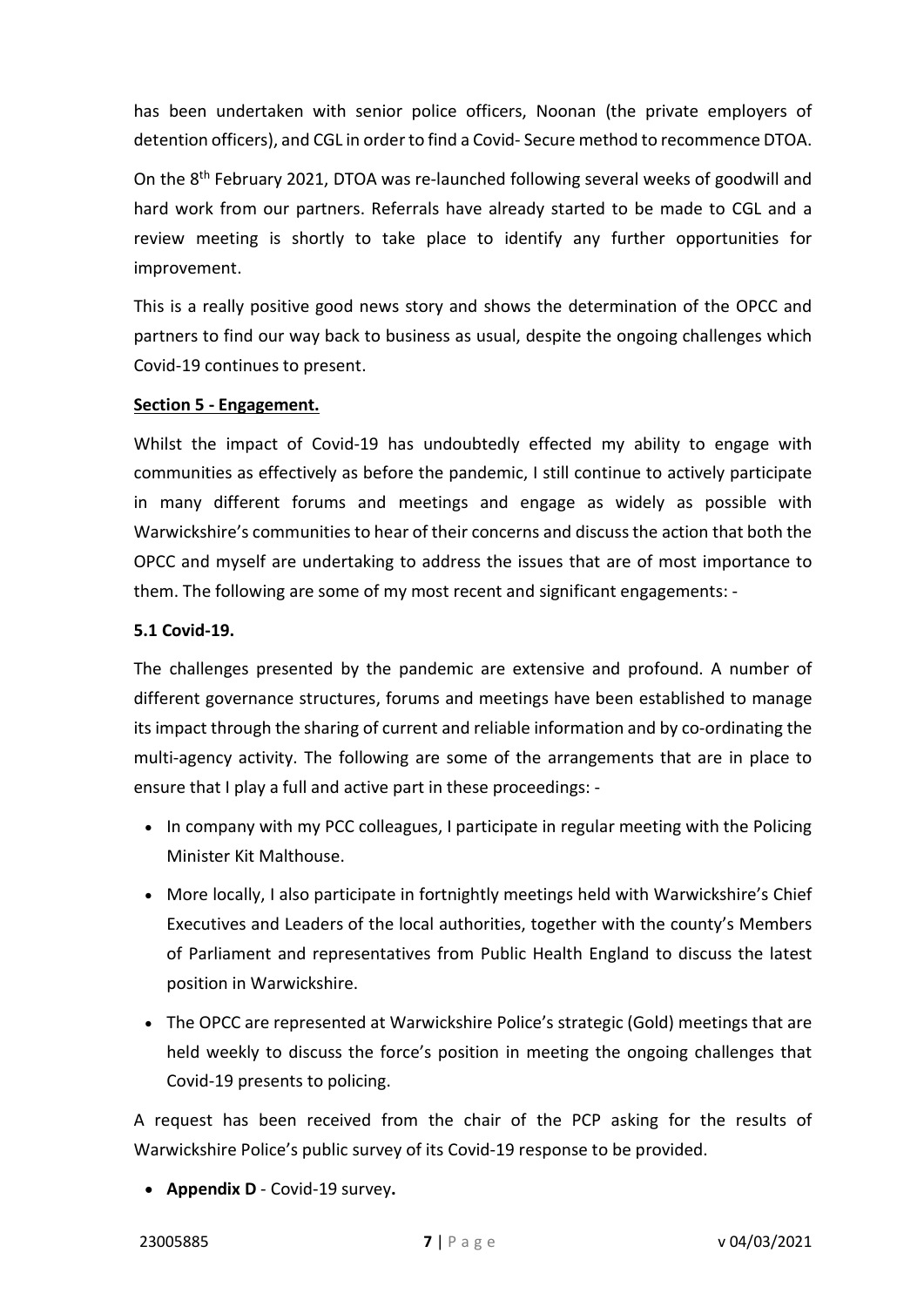## 5.2 Joint Audit and Standards Committee (JASC).

On the 13<sup>th</sup> January 2021, I participated in the force's JASC. This committee provides independent advice and recommendations to both myself as PCC and the Chief Constable on the adequacy of the governance and risk management frameworks, the internal control environment, financial reporting and ethics and standards, thereby helping to ensure efficient and effective assurance arrangements are in place. I greatly value the work of the committee and thank its members for their professionalism, scrutiny and insight they provide in discharging their responsibilities.

I understand that the chair of the PCP wishes the JASC Annual Report to be introduced into proceedings and as such it is included as an appendix to this report. The chair of the JASC, John Anderson, is participating in this meeting as an observer and the PCP chair may wish to invite him to comment on the report and the work of the JASC.

• Appendix E - JASC Annual Report

#### 5.3 BlueLight Commercial Limited.

Since the last meeting of the PCP, in my role as PCC I have participated as a member of the board in a number of meetings of BlueLight Commercial Limited. The purpose of this new company is to act as a national police procurement support company, providing improved efficacy and efficiency and economies of scale in procuring goods and services for the 43 police forces of England and Wales. These vitally important bodies spend around £2.5billion of public money annually and I am grateful to be afforded the opportunity to shape the future in this area of governance and financial prudence.

#### 5.4 Nuneaton and Bedworth External Oversight and Scrutiny Panel (EOSP).

On the 4th February 2021, I participated in the EOSP and took a number of questions from the assembled panel of local elected members regarding matters of concern, including firearms licensing, police staff redundancies, victim satisfaction rates and 101 nonemergency call performance. These meetings also provide me with an opportunity to address some of the misconceptions that occasionally arise.

In addition to these engagements, I have also participated in a diverse range of meeting with elected officers, partner agencies, third sector organisation and members of the public, including: -

- Home Secretary
- Stratford upon Avon Town Council
- National Farmers Union AGM